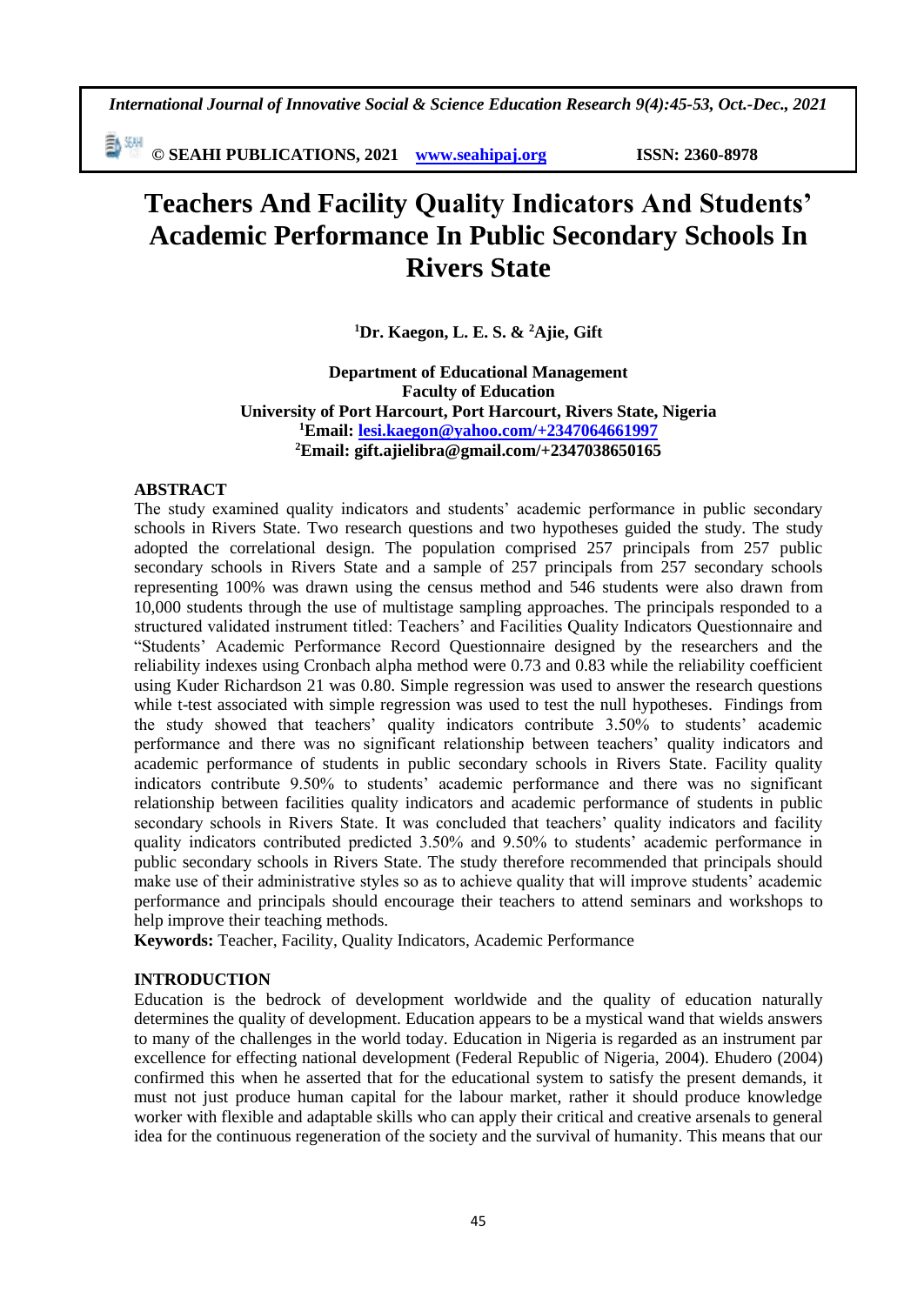educational system needs to produce quality outputs. This output can be effectively achieved if the school, where they are to be produced is given the necessary attention.

School quality indicators therefore remain an important area in the school system that should be studied and managed to enhance teachers' job performance. The quality of education provided in any school does not only depend on the head teachers' quality as reflected in the performance of administrative duties but also in the effective discharge of teaching duties by teachers and the facilities available in the school system. In other words, school quality indicators may have a form of relationship with students' academic performance since the quality of an environment may go a long way to shape the activities and development of people and things within the scope of that environment. Quality teachers are the critical determinant of students' performance. Performance can be seen as involving the notion of accomplishment, attainment in the execution of a task (Ehinola, 2008). This description implied that the individual possesses or has achieved certain skills which are displayed in carrying out an assignment. Performance has been described as an action of a person or group when given a learning task. Academic performance can be defined as any scope or performance above the class mean score, taking into consideration the difficult level of the test. There is usually a stand or score which is called the pass mark like 40% and 50%. Most common for public examinations, anyone who scores up to this mark is automatically assumed to have passed while anybody who scores less than this pass mark is regarded to have failed. It is also viewed in terms of actual performance in school (Ehinola, 2008).

In other words, quality indicators such as the teachers' quality and facility quality can affect students' academic performance. Quality teachers are the critical determinant of students' performance. A number of researchers have argued that teacher quality is a powerful predictor of students' performance. Sanders and Rivers (2006) argued that the single most important factor affecting students' performance is teacher and the effect of teachers' quality on students' performance are both additive and cumulative. The scholars further contended that lower achieving students are most likely to benefit from increases in teacher effectiveness. A teacher is someone who sees what can be accomplished, not what cannot be accomplished (Kuebler, 2010). The teacher is a positive thinking person who works hard in making sure the aim and objectives of education are attained and he does this by transferring knowledge to his students and making sure they acquire this knowledge in all aspects.

In line with this, Ubah (2012) referred to the teacher as the chief work group of the principal. The teacher is the key to functional education in terms of teaching and learning activities and as such, he should be accountable for his academic performance and that of the students he teaches (Moses-Promise & Moses, 2016). A caring, competent and qualified teacher for every child is the most important ingredient in education. Success of a school system depends on its teacher. But for the teachers to do this they must be adequately prepared and motivated (Agu, Manda and Tukai, 2000). Quality teachers have been recognized as indispensable human resource and indeed, one of the most important elements in the school system, more important than the quality of equipment and materials (Kolawole, 2009). Teacher qualities include the logical acts of teaching such as defining, demonstrating, modeling, explaining and so on, psychological acts of teaching such as caring, motivating, encouraging, rewarding, punishment, planning, evaluating and so on; and the moral acts of teaching such as showing honesty, courage, tolerance, respectful, fairness and so on.

Quality teachers teach students how to learn and help them to use the models of learning that will support the best academic, social, and personal growth. This is partly similar to what Williams (2003) stated, that for students to reach their potential a quality teacher must pay more attention to the interplay between the science and art of teaching otherwise termed pedagogy. Teaching for meaningful learning entails teaching the content, skills and inculcating the right attitude (Ukoh, 2014). Usman (2003) argued that shortage of qualified teachers is responsible for the poor academic performance observable among the students. Darling-Hammond (2000) contended that measures of teacher quality are more strongly related to students' performance than other kinds of educational investments such as reduced class size, overall spending on education and teacher's salaries. Pedagogical knowledge of the teacher is a teacher quality indicator that involves the teachers' deep knowledge about the methods of teaching and learning. The science of teaching, according to Ogunboyede (2011), is referred to as pedagogy. Pedagogical knowledge is an essential and critical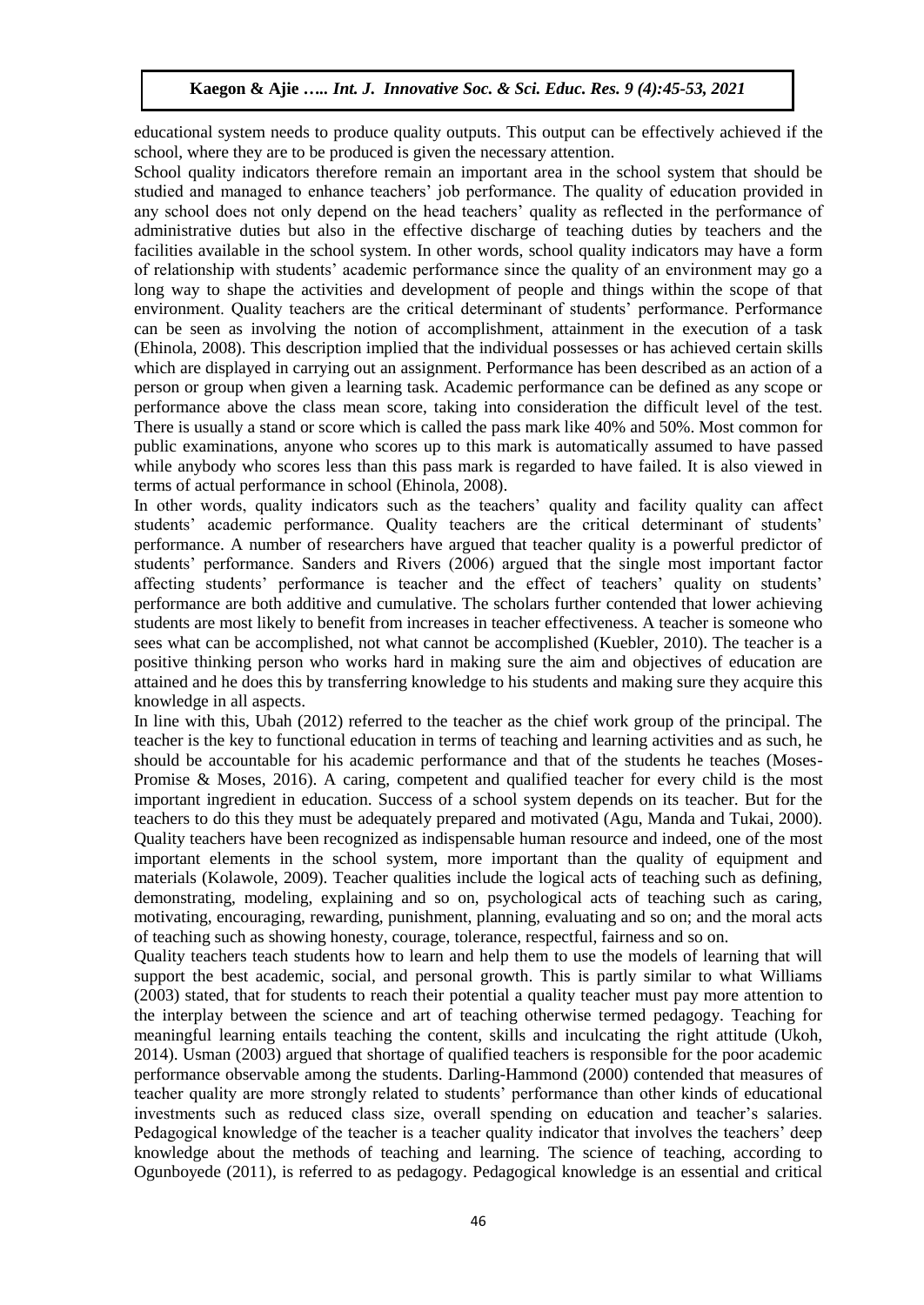element in determining teachers' success in teaching and learning processes in the classroom (Ball and Bass, 2000).

Lack of pedagogical skills and knowledge is a bigger threat to teacher quality than certification issues (Torff, 2005). Teachers with good mathematical pedagogical knowledge can break down mathematical knowledge into less polished and less abstract forms, thus making it accessible to students who are at different cognitive level (Ball, 2003). He further pointed out that teachers with good pedagogical knowledge understand where students may be struggling with learning the subject and should be able to present mathematical concept in a way that their students can comprehend each structure and avoid difficulties. Teacher's subject matter knowledge is another teacher quality indicator. This has to do with teacher's knowledge about the content to be learnt or taught. The content to be covered in primary school science is different from the content to be covered in an undergraduate course. National Council of Teachers of Mathematics (NCTM) (2000) observed that teachers who have strong subject matter knowledge give details in their lesson, link the topic to other topics, throw questions to students, stray from the textbooks and promotes students' learning outcome. Teachers-students relationship is another teacher quality indicator which means getting to know the students as individuals as well as a group, getting to know them in terms of cultural background, intellectual profile, learning strength and academic potential as well as their interest outside the school and what they do for fun (Miller, Mckenna, & Mckenna, 2006). Positive relationship with the teacher is important in supporting higher level of self-esteem, higher academic self-efficacy, academic performance and more confidence in future employment outcomes. O'connor, Dearing & Collins, (2011) posited that positive teacher-student relationship enable students to feel safe and secure in their learning environments and provide scaffolding for important social academic skills. They maintained that teachers who support their students in the learning environment can positively impact their social and academic outcomes.

Teacher's teaching experience is another teacher quality indicator which has to do with the number of years a teacher has spent in the teaching service. Adewale (2010) found out that years of experience has a strong correlation with improved students' performance and it is argued that prospective and experienced teachers' knowledge and beliefs serve as a filter through which their teaching take place (Borko, 2006). Teacher qualification is another teacher quality indicator and it is the highest educational qualification the teacher has obtained. In other words, the teacher's role is crucial to effective and efficient learning, the teacher is expected to provide essential inputs like adequate planning of lesson notes, effective delivery of lessons, proper monitoring and evaluation of students' performance, providing regular feed-back on students' performance, improvisation of instructional materials, adequate keeping of records and appropriate discipline of students to produce and enhance expected learning performance in secondary schools (Ayeni, 2010).

The quality of facility made available to a school determines the level of students' academic performance. School facilities are considered as a potent factor in the high academic performance of students. Facilities therefore includes the building, classroom furniture, and recreational equipment and other instructional materials (Benjamin, 2001). He went further to say that their availability, relevance and adequacy contribute to academic performances. In their contribution, Ajayi and Ojumgerm (2000) reiterated that when facilities are provided to meet relative needs of a school system, students will not only have access to the reference materials mentioned by the teacher but individual students will also learn at their own paces. The net effect of this is to increase the overall academic performance of the entire students. The idea that human and material resources are to be assembled together by educational administration within the school system for effective teaching and learning cannot be overemphasized.

Physical and material resources are tangible resources that can easily be seen and observed in any institution. The physical resources include the structure, the machines, raw materials, vehicles, and other tools, which can facilitate organization's activities and processes. The physical resources may not be the same in all organizations. In the educational system, the physical resources would include the classrooms/lecture rooms, staff offices, vehicles, health centers, library, laboratory and so on, which directly or indirectly contribute to the performance of goals. The physical appearance and entire state of school facilities are the areas of attention on which parents and friends of any school make their initial judgment about the quality of the school and what happens in them (Osuji, 2011).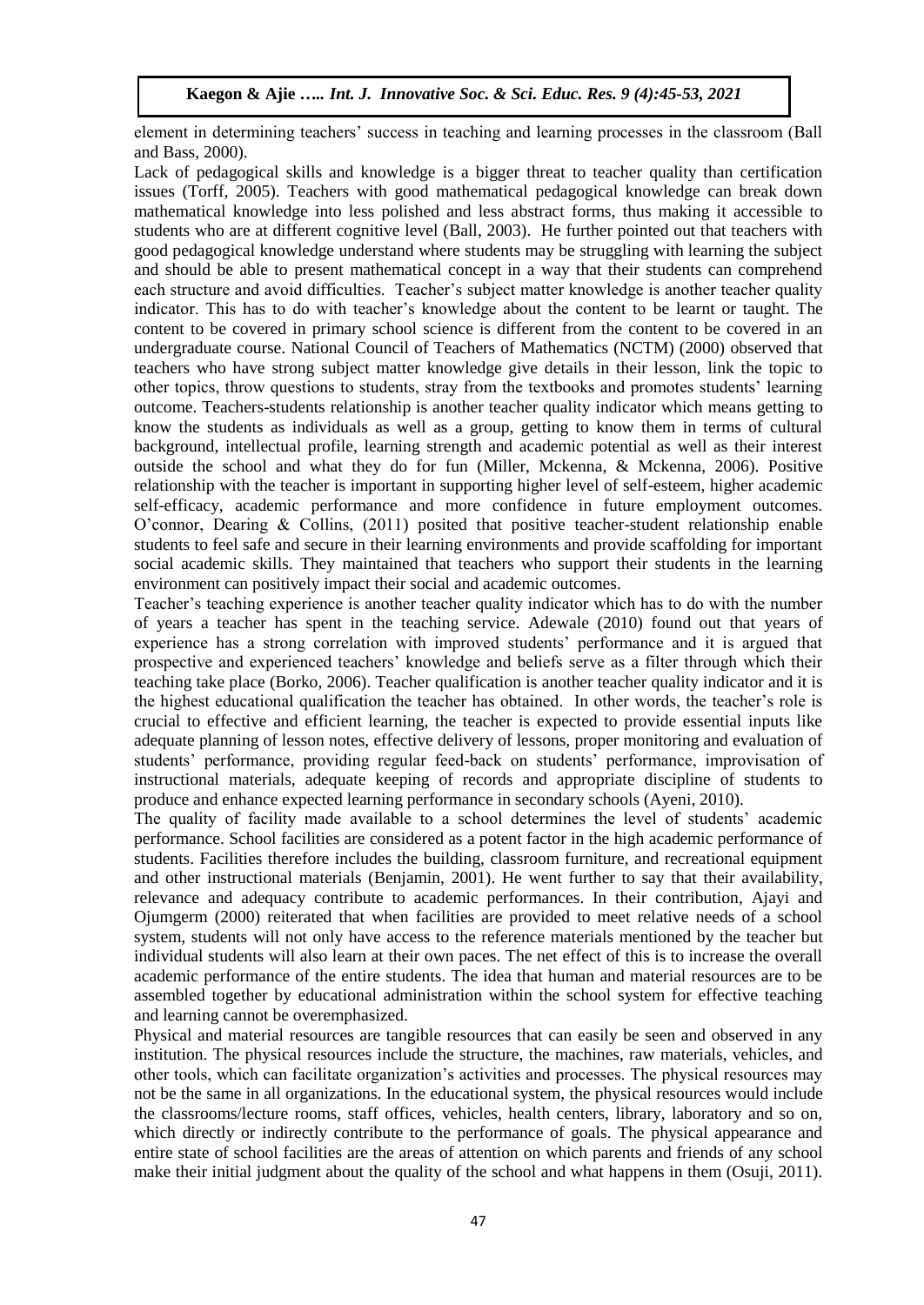Secondary schools need physical facilities and equipment to make learning easy for teachers and students. Physical facilities therefore are the material resources that facilitate effective teaching and learning in the school and these physical facilities are known to be those items of education which enhances instructional effectiveness for a skillful teacher so as to achieve a level that far exceeds what is possible when they are not there (Moses and Nwogu, 2019). Osuji (2011) further described the physical facilities as the space interpretation of the school curriculum. The programmes of the school are known through the school site, the buildings, play grounds, the arrangement and design of the buildings.

In other words, the school facilities should be well planned to fit into the scope of the curriculum and methods of instruction. Education facilities are necessary for developing the cognitive areas of knowledge, abilities and skills which are the requirements for academic progress. School facilities are meant to control the environment and facilitate teaching and learning activities in a school and at the same time, protect the physical well-being of the occupants. Secondary schools are being disturbed by lack of financial and physical facilities because the buildings in most of our secondary schools today are unsafe or unsuitable for modern and functional education purposes. These objectives cannot be achieved to its full capacity as a result of poor equipment and infrastructures like poor libraries, poor laboratory, poor teaching environment and unsafe accommodation for teachers and students. These infrastructures include insufficient classrooms, lockers, seats, offices for teachers, computer laboratory, science laboratory and dormitory for the students that come from far places. In some cases, some of our highly respected members of the community and the educational administrators collude with the contractors to embezzle the money meant for the construction or reconstruction of the physical facilities as is the case in Rivers state.

According to Benjamin (2001) facilities include: the building, classroom furniture and recreational equipment apparatus and other instructional materials. He went further to say that their availability, relevance, and adequacy contribute to academic performances. In their contribution, Ajayi and Ojumgem (2000) reiterated that when facilities are provided to meet relative needs of a school system, students will not only have access to the reference materials mentioned by the teacher but individual students will also learn at their own paces. The net effect of this is to increase the overall academic performance of the entire students. There is actually a general belief that the condition of school's learning environment including infrastructure has an important impact on teachers' effectiveness and students' academic performance (Ayeni and Adelabu, 2012).

The facilities that are needed to facilitate effective teaching and learning in an educational institution include the classrooms, offices, libraries, laboratories, conveniences and other buildings as well as furniture items and sporting equipment. The quality of infrastructure and learning environment has strong influence on the academic standard which is an index of quality factors in the school. Facilities are material resources and they are physical and spatial enablers of teaching and learning which will increase the production of results (Emetarom, 2004). These include building structures, equipment, water, electricity, textbooks, furniture and recreational facilities, among others. They constitute vital inputs which are capable of achieving good results when combined with other resources in adequate quality and quantity. However, poor supply and poor maintenance of facilities are regular features in many secondary schools in Rivers State. This will not encourage a conducive environment for knowledge and skill acquisition (Fasasi, 2006).

Due to the increase in students' enrollment as a result of free education by the government, many schools are having greater number of students in their schools. These students suffer absence of special facilities for learning e.g. desks, and laboratories (Jidamva, 2012). The students who learn science practical under this environments or with poor quality facilities are not able to grasp the science concepts such as doing titration, volumetric analysis, and doing biological experiments (testing) starch and so on. As a result these students perform poorly in the science subjects. As important as secondary education so is the provision of physical facilities and equipment also. Secondary schools need physical facilities and equipment to make learning easy for the teachers and the students. Physical facilities therefore are the material resources that facilitate effective teaching and learning in the school (Moses, 2019). Educational facilities are also essential to build up the cognitive areas of knowledge, abilities and skills which are necessities for academic performance.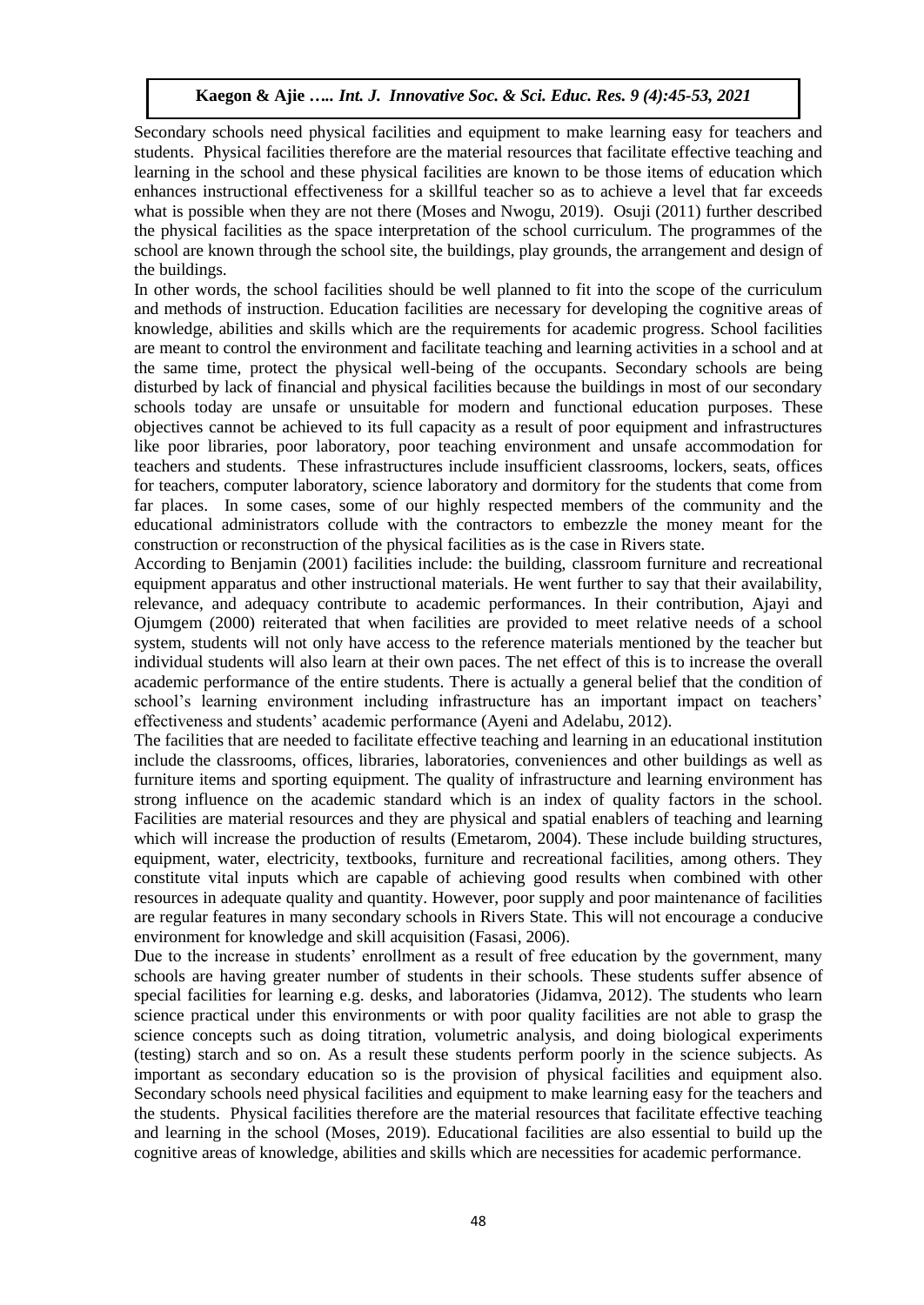## **Statement of Problem**

Over the years, students' performance has prompted educational researchers to continuously make relentless efforts at identifying mitigating factors that might account for the observed poor performance. Research studies suggest that factors inside and outside the classroom affect students' performance. Among other variables identified are teacher factors (teacher quality such as teacher's subject matter knowledge, teacher's pedagogical knowledge, teacher-student relationship, teacher's experience, teacher qualification and others), physical and material resources, resources management and organization, finance and supervision.

Despite different efforts, students continue to exhibit poor performance in schools. In this vein, quality indicators have been linked to be part of the causes of students' poor performance, in this sense there is need to look into these quality indicators in our secondary schools. It is based on the above that this study tends to find out if actually there is a relationship between quality indicators and students' academic performance in public secondary schools in Rivers State.

### **Aim and Objectives of the Study**

The aim of this work was to investigate the relationship between quality indicators and students' academic performance in public secondary schools in Rivers State. Specifically, the study sought to:

- 1) ascertain the relationship between teachers' quality indicators and students' academic performance in public secondary schools in Rivers State.
- 2) determine the relationship between facility quality indicators and student academic performance in public secondary schools in Rivers state.

# **Research Questions**

The following research questions were tested in the study at 0.05 alpha level:

- 3) What is the relationship between teachers' quality indicators and students' academic performance in public secondary schools in Rivers State?
- 4) What is the relationship between facility quality indicators and student academic performance in public secondary schools in Rivers state?

## **Hypotheses**

The following hypotheses guided the study

- 1) There is no significant relationship between teachers' quality indicators and academic performance of students in public secondary schools in Rivers State.
- 2) There is no significant relationship between facilities quality indicators and academic performance of students in public secondary schools in Rivers State.

# **METHODOLOGY**

The design for the study was the correlational design. The population of the study comprised of 257 principals from the 257 public secondary schools in Rivers States, from which a sample of 257 principals from 257 secondary schools representing 100% was drawn using the census method and 546 students were also drawn from 10,000 students through the use of multistage sampling approaches. The principals responded to two structured validated instruments titled Teachers' and Facilities Quality Indicators Questionnaire (TFQIQ) and Students' Academic Performance Record (SAPR) designed by the researchers in the modified 4-point Likert scale model, and its reliability indexes were 0.73, 0.83 using Cronbach alpha method. The instrument was validated by experts in Educational Management and Measurement and Evaluation departments. The instrument had two sections, A and B. Section A was the bio-data section while section B was subdivided into two other sections to elicit information on variables of teachers' quality indicators and facility quality indicators and students' academic performance in public secondary schools in Rivers State. Simple regression was used to answer the research question while t-test associated with simple regression was used to test the null hypotheses at 0.05 alpha level.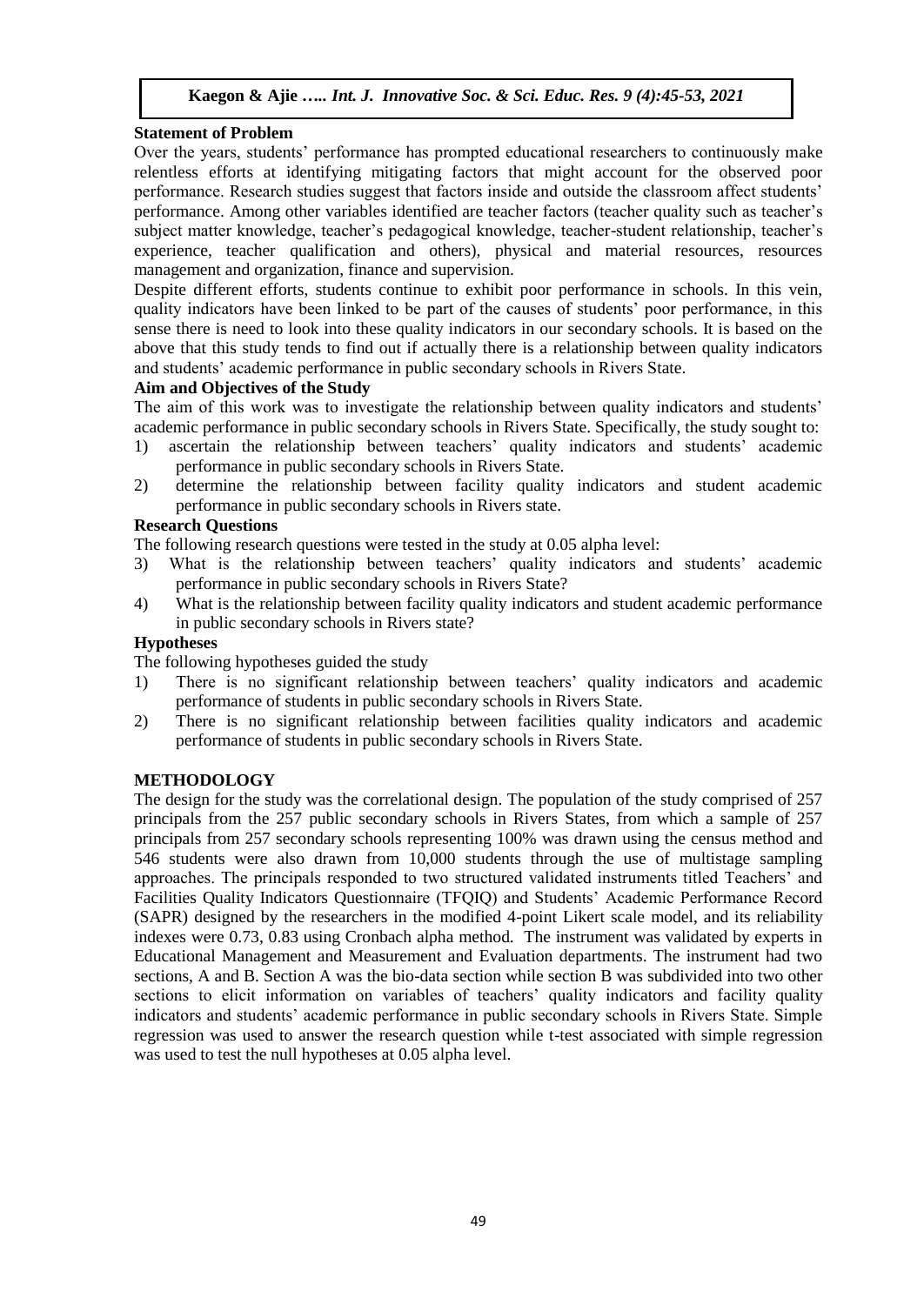# **RESULTS**

#### **Research Question 1**

*What is the relationship between teachers' quality indicators and students' academic performance in public secondary schools?*

Table 1: Simple regression analysis on the relationship between teachers' quality indicators and students' academic performance in public secondary schools

| Model | R     | R Square | Adjusted R | Standard error  |
|-------|-------|----------|------------|-----------------|
|       |       |          | Square     | of the estimate |
|       | 0.186 | 0.035    | 0.029      | 5.59011         |

Data on Table 1 shows that teachers' quality indicators have a low relationship with students' academic performance in public secondary schools in Rivers State. It shows that teachers' quality indicators contribute 3.50% to students' academic performance in public secondary schools in Rivers State. The remaining 96.50% are accounted for by other variables.

#### **Research Question 2**

*What is the relationship between facility quality indicators and students' academic performance in public secondary schools in Rivers State?*

**Table 2:** Simple regression analysis on the relationship between facility quality indicators and students' academic performance in public secondary schools in Rivers State.

| Model |       | R Square | Adjusted<br>R Square | Standard error of<br>the estimate |
|-------|-------|----------|----------------------|-----------------------------------|
|       | 0.308 | 0.095    | 0.090                | 5.414                             |

Data on Table 2 shows that facility quality indicators have a low relationship with students' academic performance in public secondary schools in Rivers State. It shows that facility quality indicators contribute 9.50% to students' academic performance in public secondary schools in Rivers State. The remaining 90.50% are accounted for by other variables.

#### **Hypothesis 1:**

**Table 3**: t-test associated with simple regression analysis on the relationship between teachers' quality indicators and academic performance of students in public secondary schools in Rivers State.

|                   | Unstandardized |               | Standardized |        | P-value |
|-------------------|----------------|---------------|--------------|--------|---------|
| Model             | coefficients   |               | coefficients |        | (Sig.)  |
|                   | B              | Std.<br>Error | <b>Beta</b>  |        |         |
| Constant          | 57.498         | 3.556         |              | 16.168 |         |
| Teachers' quality | 0.236          | 0.093         | 0.186        | 2.527  | 0.012   |
| indicators        |                |               |              |        |         |

Data on Table 3 shows the probability value to be 0.012 which is less than the alpha level of 0.05. Hence there was no significant relationship between teachers' quality indicators and academic performance of students in public secondary schools in Rivers State. Based on the above, the null hypothesis was not rejected.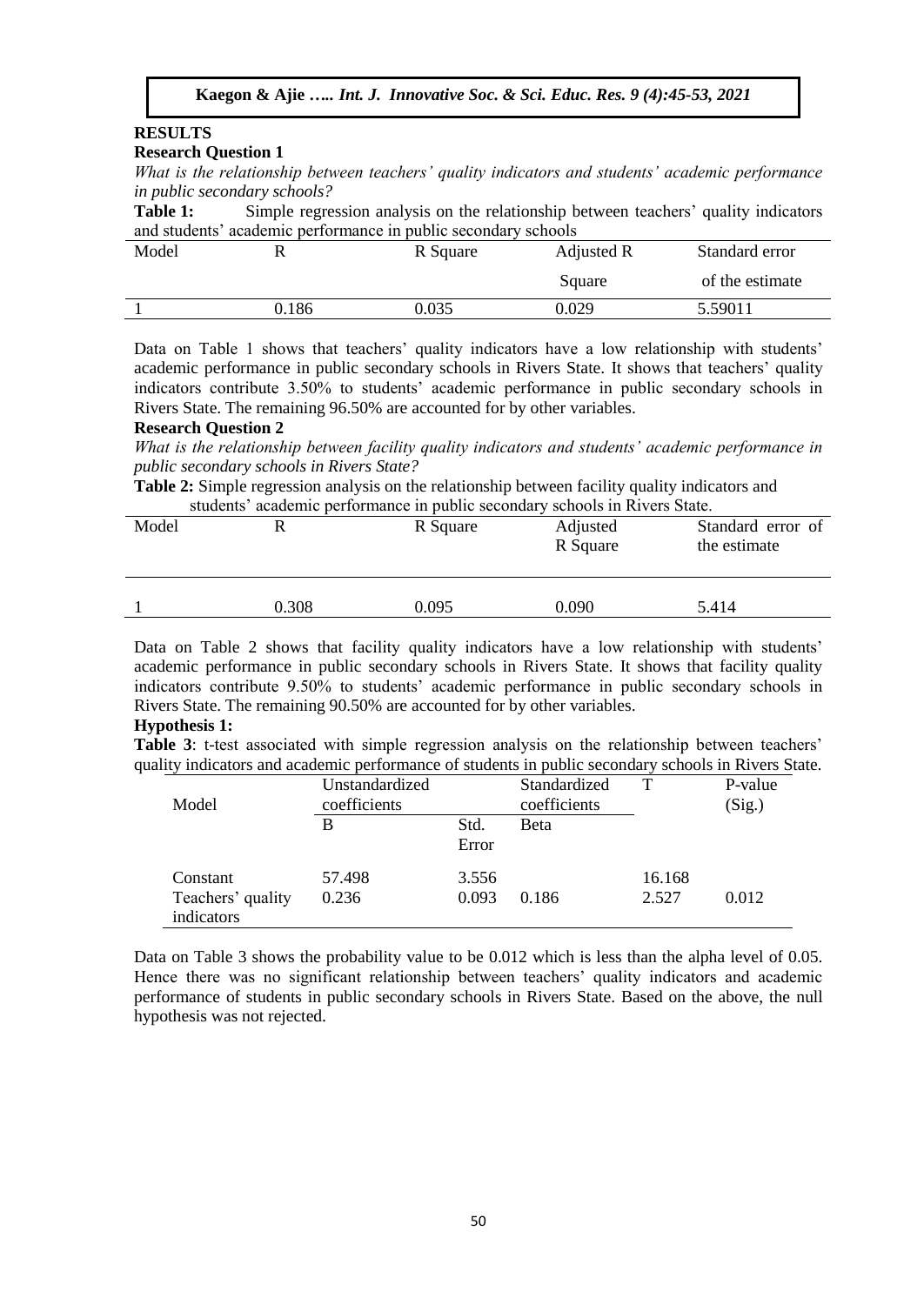## **Hypothesis 2:**

**Table 4**: t-test associated with simple regression analysis on the relationship between facilities quality indicators and academic performance of students in public secondary schools in Rivers State.

| III KIVEIS State.  |                |       |              |          |         |
|--------------------|----------------|-------|--------------|----------|---------|
|                    | Unstandardized |       | Standardized | т        | P-value |
| Model              | coefficients   |       | coefficients |          | (Sig.)  |
|                    | В              | Std.  | <b>Beta</b>  |          |         |
|                    |                | Error |              |          |         |
| (Constant)         | 78.938         | 2.929 |              | 26.949   |         |
| Facilities quality | $-0.466$       | 0.108 | $-0.308$     | $-4.314$ | 0.000   |
| indicators         |                |       |              |          |         |

Table 4 shows the probability value to be 0.000 which is less than the significant level of 0.05. Hence there was no significant relationship between facilities quality indicators and academic performance of students in public secondary schools in Rivers State. Based on the above, the null hypothesis was not rejected.

### **DISCUSSIONS**

The findings revealed that respondents agreed to the fact that teachers' quality indicators have a significantly low relationship with students' academic performance. The teacher is a positive thinking person who works hard in making sure that the aim and objectives of education are attained and he/she does this by transferring knowledge to his students and making sure they acquire this knowledge in all aspects. In line with this, Ubah (2012) referred to the teacher as the chief work group of the principal. In support of this, Moses-Promise and Moses (2016) posited that the teacher is the key to functional education in terms of teaching and learning activities and as such, he should be accountable for his academic performance and that of the students he teaches.

From the findings of other researchers, it is clear that quality teachers teach students how to learn and help them to use the models of learning that will support the best academic, social, and personal growth. Quality teachers are the critical determinant of students' performance. A number of researchers have argued that teacher quality is a powerful predictor of students' performance. In support, Sanders and Rivers (2006) argued that the single most important factor affecting students' performance is the teacher and the effect of teachers' quality on students' performance are both additive and cumulative.

From the findings, respondents agreed to the fact that facility quality indicators have a significantly low relationship with students' academic performance. Hence Osuji (2011) described the physical facilities as the space interpretation of the school curriculum. In line with this, Moses and Nwogu (2019) posited that physical facilities, therefore, are the material resources that facilitate effective teaching and learning in the school and these physical facilities are known to be those items of education which enhances instructional effectiveness for a skillful teacher so as to achieve a level that far exceeds what is possible when they are not there.

From the findings of other researchers, it is obvious that the programmes of the school are known through the school site, the buildings, play grounds, the arrangement and design of the buildings. In other words, the school facilities should be well planned to fit into the scope of the curriculum and methods of instruction. School facilities are considered as a potent factor in the high academic performance of students. In support of this, Ajayi and Ojumgem (2000) reiterated that when facilities are provided to meet relative needs of a school system, students will not only have access to the reference materials mentioned by the teacher but individual students will also learn at their own paces.

# **CONCLUSION**

Based on the findings of the study, it is concluded that teachers' quality indicators contribute 3.50% and facility quality indicators contribute 9.50% to students' academic performance in public secondary schools in Rivers state.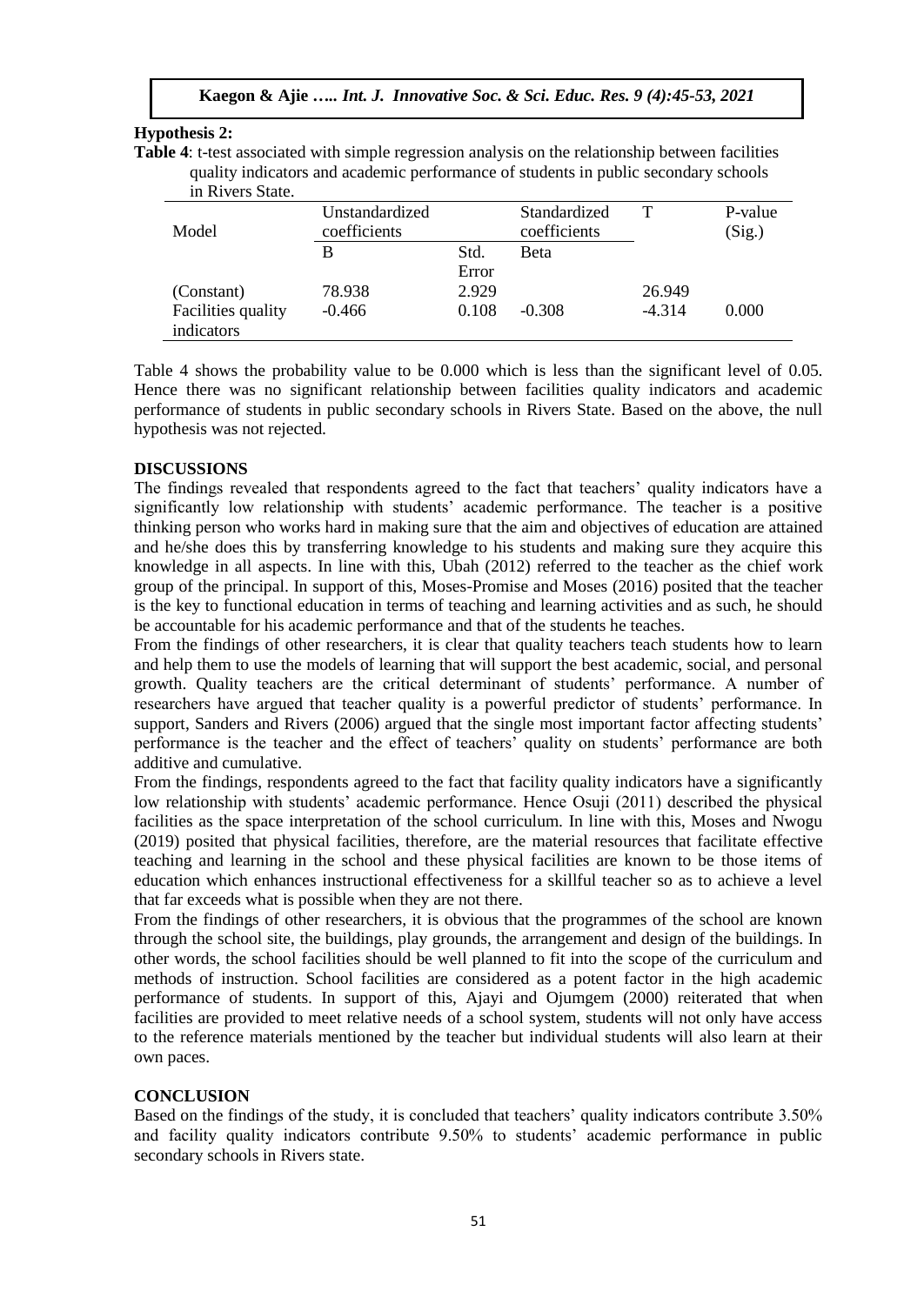#### **RECOMMENDATIONS**

Based on the conclusion of the study, the following recommendations were highlighted.

- 1. Teachers should improve on themselves and ensure effectiveness in their service delivery and principals should encourage them to attend seminars and workshops to help improve their teaching methods.
- 2. Facilities available in schools should be put to optimal use and maintained in order to improve teaching and learning and improve students' academic performance.

#### **REFERENCES**

- Adewale, J. G. (2010). Some teacher quality indicators as correlates of junior secondary schools basic science teaching effectiveness. Carribean Annals 2(2):122-144.
- Agu, A.; Manda, S., & Tukai, L. (2000). Improving quality of education in Tanzania: Moving from diagnosis to action. In Galabawa J. C; Senkoro, F.E & Lwaitama A.F. *Quality of Education in Tanzania: Issues and* Experience*.* University of Dares Salaam Press.
- Ajayi, L., & Ojumgem, T. (2000). *School quality control*. University of Ife Press.
- Ayeni, A. J. (2010). Teachers' instructional task performance and principal' supervisory roles as correlates of quality assurance in secondary schools in Ondo state. In Ayeni, A. J & Afolabi, E. R. *International Journal of Research Studies in Educational Technology*. http://www.ijrset.com on 16/8/2014.
- Ayeni, A. J., & Adelabu. M. A. (2012). Improving learning infrastructure and environment for sustainable quality assurance practice in secondary schools in Ondo State, South-West, Nigeria. *International Journal of Research Studies in Education, 1(*1):61-68. http://www.consortiacademia.org/files/journals/1/articles/20/public/20-60-1-PB.pdf on 18/11/2014.
- Ball, D. L. (2003). Making mathematics reasonable in school. In J. Kilpatrick, W.G. Martin, & D. Schifter (Eds.). *A research companions to Principles and Standards for School Mathematics.* 27-44. National Council of Teachers of Mathematics.
- Ball, D. L., & Bass, H. (2000). Interweaving content and pedagogy in teaching and learning to teach: Knowing and using mathematics. In J. Boaler. 83-104. *Multiple Perspective on Mathematics Teaching and Learning of mathematics*. Ablex.
- Benjamin, E. E. (2001). *The nature of management*. Abiola Bookshop Press.
- Borko, H. P. (2006). Learning to teach. In D.C. Berliner & R.C. Calfee (Eds.). 673-708. *Handbook of Educational Psychology*. Macmillan.
- Darling-Hammond L. (2000). Teacher quality and student performance: A review of state policy evidence. *Educational Policy Analysis Archives. 8*(1)45-56.
- Ehinola, G. B. (2008). *Resource utilization and academic performance of secondary school students in Ondo State, Nigeria*. A thesis submitted to the school of Post Graduate Studies, Adekunle Ajasin University, Akungba-Akoko, Nigeria.
- Emetarom, U. G. (2004). Provision and management of facilities in primary schools in Nigeria. Implications for policy formulation. In E.O Fagbamiye; J.B, Babaola; M. Fabunmi; & A. O. Ayeni (Eds) 111-120. *Management of primary and secondary education in Nigeria*. NAEAP.
- Fasasi, Y. A. (2006). Quality assurance: A practical solution to examination malpractices in Nigerian secondary schools. *International Journal of African & African. 5*(2)79-85.
- Federal Republic of Nigeria (2014). *Revised financial regulations*. Federal Ministry of Information Printing Division.
- Jidamva, G.B. (2012). *Understanding and improving quality of secondary school education.* Abo Akademi Press.
- Kolawole, C. O. O. (2009). Towards effective teachers educations programme in Nigeria. PEAN book of Reading.
- Kuebler, M. (2010). *Definition of a teacher.* [http://www.definition-of-a-teacher.html](http://www.definition-of-a-teacher.html/) on 10<sup>th</sup> April, 2013.